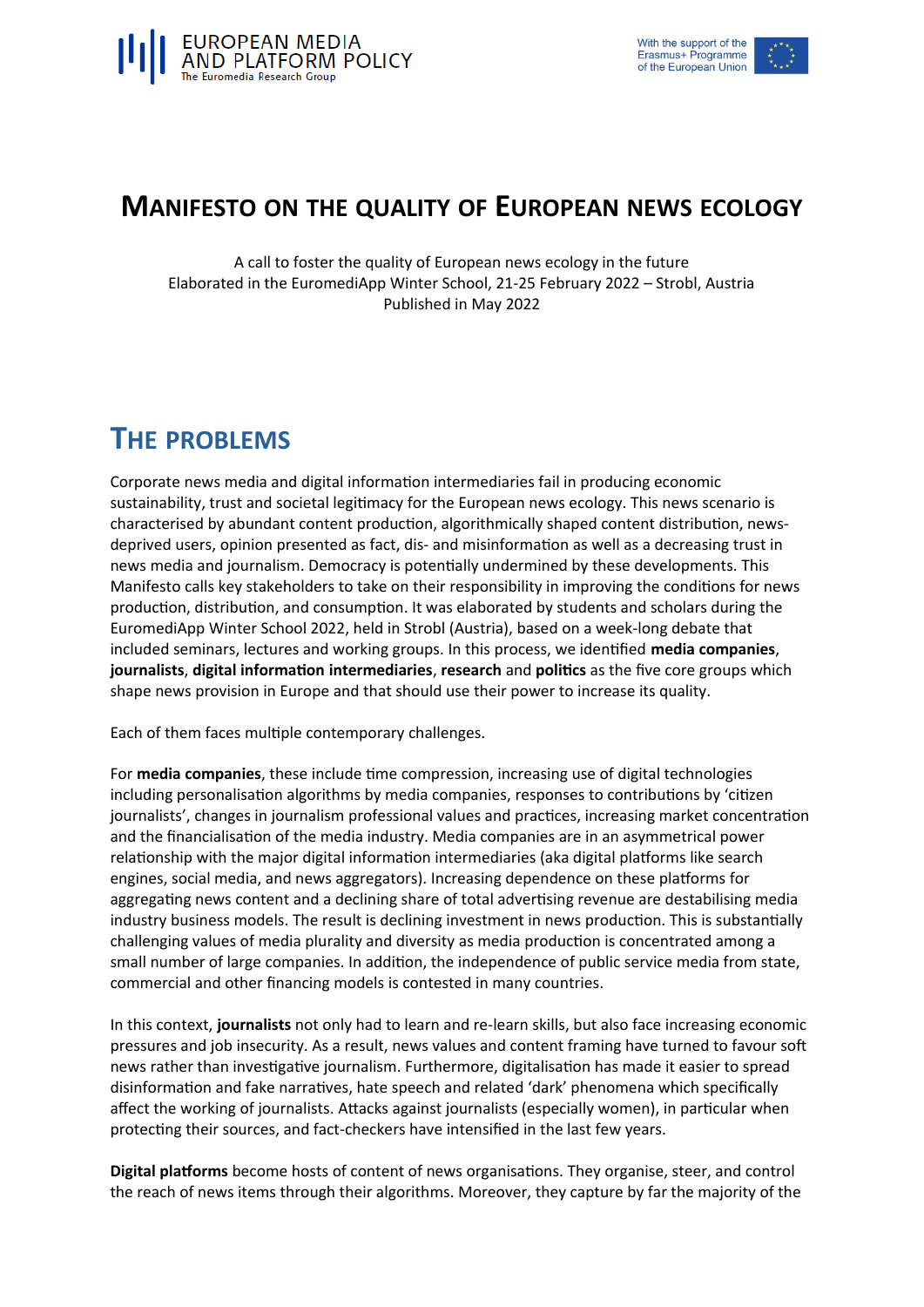



advertising revenue that used to finance news production. The platform architecture also makes it hard to distinguish professional news posts from non-professional news organisations and popular online-only outlets in terms of look and feel, thus diminishing the strategic advantage of well-known news media. To attract as much traffic as possible to their own websites through click-throughs, news media are increasingly aligning their selection and design with the social media logic of the platforms, resulting in more emotionality in the headlines.

While these three stakeholders are active in the news provision, further two shape decisively these developments.

**Research** generates empirical evidence in terms of defining and measuring news quality. Science communication has recently become more practical, applied, and strategic. One public that has become particularly relevant for researchers, besides policy makers, are journalists and news media. This has also triggered more academic engagement in terms of collaborations with news media through initiatives that build bridges between journalism and academia. This development is crucial as intermediaries have individualised communication, contributing to the erosion of legacy news media and public communication.

Finally, **politics** plays a central role in governance. Steering digital futures requires not only adequate understanding of the inner working of digital technologies and platform operations, but also the capacity to prefigure the broader socioeconomic and cultural consequences of technological developments. Communication governance finds itself at a crossroads where different and contrasting dynamics are at play: dynamics of access and restriction, dynamics of freedom and control, and dynamics of inclusion and exclusion. There is a need to reimagine how fundamental principles – of pluralism and freedom, alongside openness and transparency, equality and inclusion – may be re-articulated in relation to current configurations of power relations and different forms of inequality, old and new. In this context politics is mandated to develop normative frameworks that should provide guidance to different actors; and to define the rules and standards according to which they may be implemented. Intergovernmental organisations, state actors, public institutions and independent agencies as well local administrations all have major roles to play in articulating and actualising more democratic digital futures that foster quality of news.

#### **OUR DEMANDS**

#### **1 <sup>W</sup><sup>E</sup> CALL FOR MEDIA ORGANISATIONS TO BE MORE TRANSPARENT ABOUT THEIR FINANCIAL MODELS**

Lack of transparency regarding media ownership and funding is one of the key reasons why public trust in news media organisations has been declining. We call for media organisations to be more transparent about their financial models, which in turn would allow them to increase the current quality of news ecology.

News media organisations, mostly on a local level, often rely on a limited number of financial sources in order to offer their services. Because of such dependence, those media organisations might be more susceptible to "underlying bias or strategic omissions" which reflect the interests of the funders, such as political or economic actors (Craufurd Smith et al., 2021: 548). As a result, the framework of news changes, frequently in favour of those actors. Being fully transparent about media ownership and funding is an important factor in building individual trust in news (Knight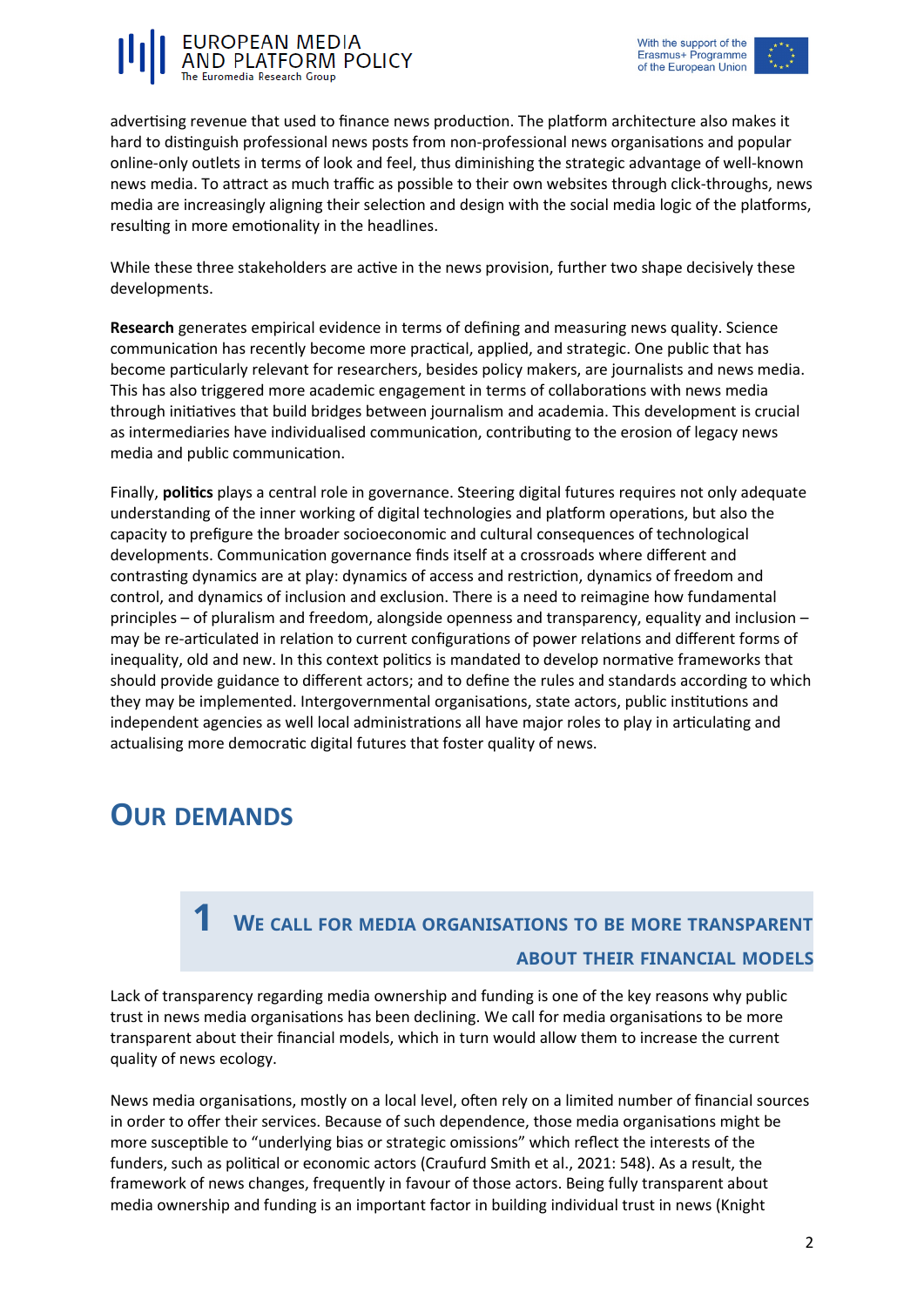



Foundation, 2018). The public deserves to know that the coverage of certain topics is highly influenced by those financial relationships. The openness regarding where news media companies get their funding would not only allow the audience to assess the objectivity of information presented but would also establish the sense of mutual respect and trust. By disclosing this quite "uncomfortable" information, news media organisations would clearly show their users that those companies care about maintaining a high quality news ecology, where all actors can get a clear understanding of how journalistic products are produced and what are their intentions in addition to informing the public. We believe that this strategic move would in turn prevent the public from looking for news elsewhere, such as social media platforms, not necessarily designed for news of high quality. We suggest that this information be clearly stated on the online and print versions to ensure full disclosure.

#### **2 <sup>W</sup><sup>E</sup> CALL FOR MEDIA COMPANIES TO RETHINK THE SHORT-TERM BENEFITS OF USING PLATFORMS AS DISTRIBUTION CHANNEL AND TO DEVELOP A LONG-TERM STRATEGY**

Digital platforms provide news media organisations with an opportunity to share their products with a larger audience, but it does little to build a loyal readership. We call for media companies to rethink the short-term benefits of using platforms as a distribution channel and to develop a long-term strategy of community-building through multiple means.

Since digital platforms attract billions of users on a daily basis, news media organisations perceive them as a way to get closer to their target audience. Although platforms indeed help media companies to achieve bigger engagement, we believe that news media overstate the benefits provided by digital platforms. The majority of quality news media still receive most of their traffic directly through their website, and referrals from digital intermediaries represent a small portion of this traffic (Myllylahti, 2018). Quality news comprises only a small portion of all the content used in platforms and accessing them is in a way an accidental phenomenon. In addition, digital platforms are not stable and reliable means of building a loyal audience. Having journalistic products reach more people on platforms does not necessarily mean that those people will actually use news and stay for more. Therefore, we suggest that media companies be more critical and realise that digital platforms is not the only way of distributing news and reaching the audience.

Investing in a loyal community is a long-term communication strategy, crucial especially for regional and local media companies. A solution to building a loyal readership is diversification of three aspects: distribution channels, content, and revenue sources. In terms of distribution channels, it involves using multiple mediums to share news in order to fulfil users' preferences and, consequently, to be less reliant on a single one. When using multiple channels for news sharing, news media organisations must ensure that the content is diversified as well, producing specific content for specific formats (Picard, 2014). In addition, diversification is a necessary step concerning revenue sources. Having multiple independent revenue sources, such as public funding from governments, crowdfunding, memberships or subscriptions, scholarships, and advertisement would ensure that news media organisations can stand their ground without being scrutinised and side tracked if one of the sources decreases.

Giving the audience's various choices of accessing multiple kinds of news and allowing them to support news production through multiple sources would ensure that every user feels appreciated, and their preferences are considered. In turn, such long-term communication strategy would allow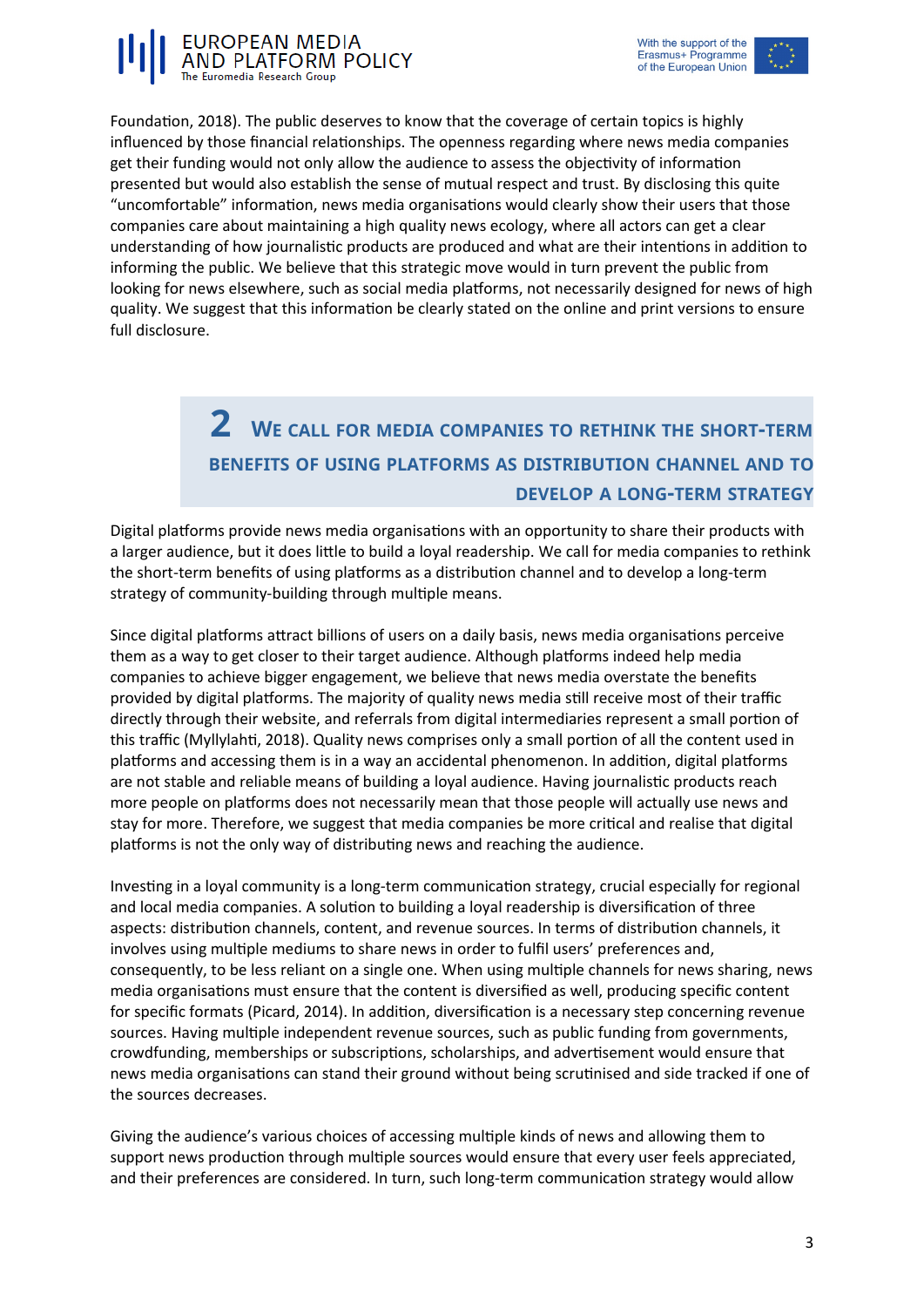

news media organisations to build a loyal readership and maintain a stable functioning regardless of struggles in one area.

### **3 <sup>W</sup><sup>E</sup> CALL FOR MEDIA COMPANIES TO PROVIDE ENRICHING WORKING CONDITIONS FOR STAFF IN DIVERSE NEWSROOMS**

Technical innovations have always guided journalism in developing its industry, but journalists are currently expected to multitask and perform many different jobs to produce a large quantity of content, in which immediacy provokes a disproportionate favouring of quantity over quality. We call media companies to provide enriching working conditions for staff in diverse newsrooms.

Enriching working conditions encompass many services that are essential for a higher quality in news ecology that are currently not being met. We suggest to, first, employ experts in different news formats who can dedicate their time in developing news media designed specifically for one format. This would avoid distributing the same story multiple times using different formats. For example, some stories require visual features, whereas others are better told in a written format. These differences should be respected and used to their advantage instead of (re)producing the same content across their channels. Having divisions in staff in terms of the content they produce would ensure the highest quality of each type of content.

Secondly, with the increasing diversification of societies in many areas of the world, newsrooms should reflect this trend as well. Representing different social backgrounds, religions, skin tones, genders, and sexual orientations can create a huge impact on the audience's perception of the news reality. Having these voices heard across the board is extremely important in creating a more informed and involved society.

Lastly, stable salaries for experienced and young journalists should be provided by media companies to give employees the opportunity to invest time in quality production (Foster & Bunting, 2019). With the continuous breaking news updates, we risk drowning in a sea of information (Belt & South, 2015). This financial stability would provide a more relaxed working environment that would create the freedom for deeper investigative journalism of greater quality.

#### **4 <sup>W</sup><sup>E</sup> CALL FOR JOURNALISTS TO COMMIT WITH KEY JOURNALISTIC VALUES**

The challenges emerging by the deep transformation of the media ecosystems, namely by the increasingly predominance of digital platforms as moderators and shapers of the public sphere, demand for a strengthening of the journalistic role in society. We call for journalists to commit strongly with the key journalistic values, including freedom and accountability; independence and loyalty to citizens; autonomy, transparency, public service orientation and responsibility towards social equilibria (Kovach & Rosenstiel, 2021).

Digital platforms come with specific norms and values inscribed in their architectures – they are "neither neutral or value-free constructs" (van Dijck et al, 2018: 3). Content moderation and curation, data-driven mechanisms, and non-transparent business models became a part of an ecosystem that is constantly evolving and changing. Therefore, the European media ecology is being challenged by a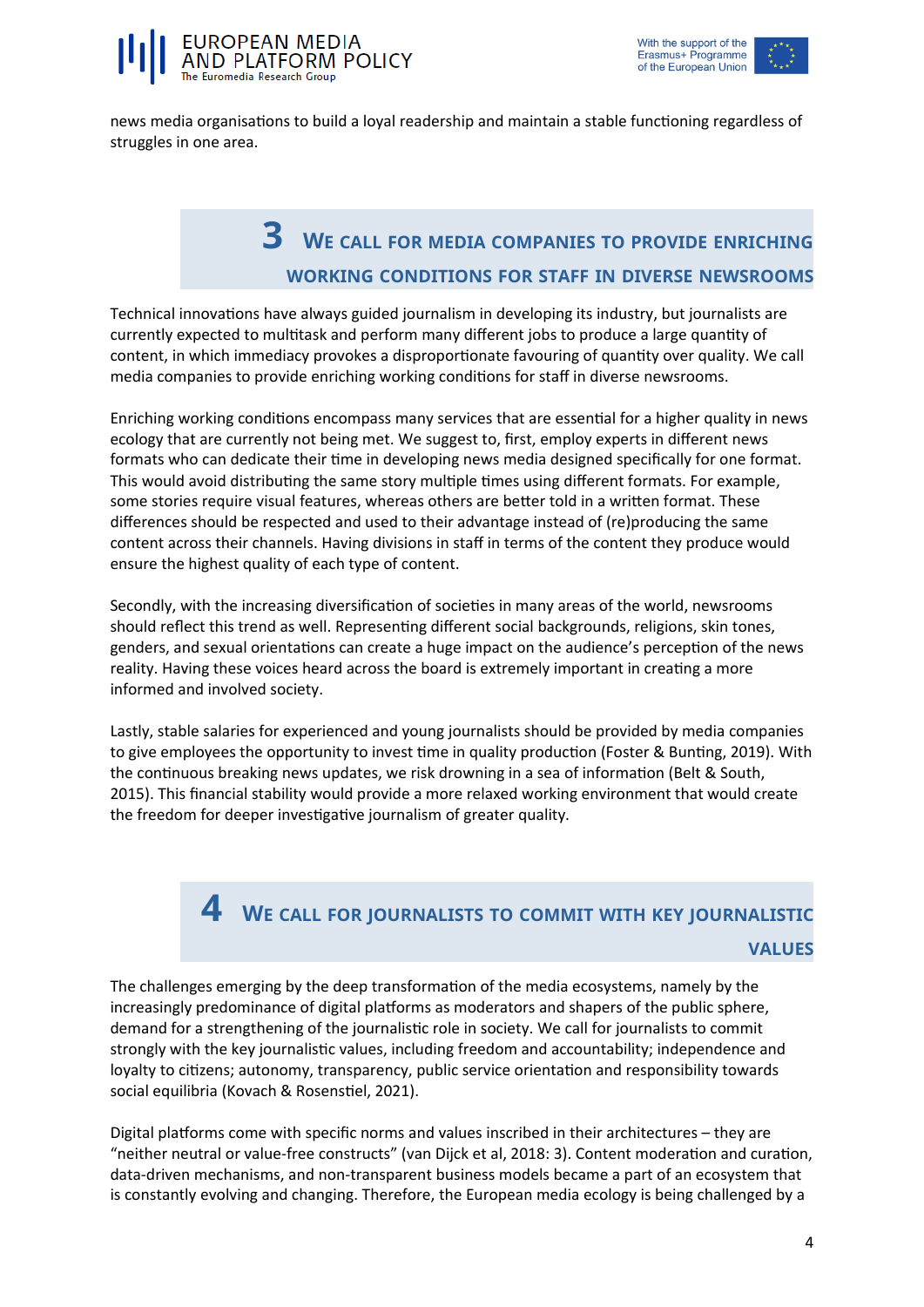



new level of value confrontation based on platforms mechanisms. Multiple value confrontations additionally challenge journalists to commit to their role as a key institution of public sphere. Recodification of journalism as community and profession provides common ground for all who are involved in the crafting and distribution of socially significant news and discussion (Vos, 2018). Journalistic community is open and inclusive for the range of different cultural practices of journalism. However, ethically grounded value base provides principle-driven adaptation to new challenges, diversified community and heterogeneous journalism in Europe.

#### **5 <sup>W</sup><sup>E</sup> CALL FOR JOURNALISTS TO SEEK LIFELONG EDUCATION, LEARN NEW SKILLS WHILE RETAINING CORE NEWS VALUES AND ENGAGE WITH THEIR COMMUNITIES**

There is the need for raising the quality of the practice through awareness, expertise, participation and inclusion. We call for journalists to cultivate transparency of their routines and decisions, to be technologically wise and seek lifelong education, to engage with their communities within and beyond digital arenas, actively seeking the inclusion of minorities and other voices less or hardly heard in the news.

The platformisation and datafication of society and journalism (Jurno & D'Aandréa, 2020; Opgenhaffen & Scheerlinck, 2014) creates dilemmas, challenges and opportunities for news production, among them the need for journalism to become more trustable, accountable and engaged with its communities. We can point to phenomena such as the reconfiguration of newsrooms and working relationships, with the increasing fluidity of the working space and the growing of freelancing journalism taking place; the hegemony of platform logic over the practice; the acceleration of routines; and the pressure of the business in crisis. On the other hand, we point to the need for journalists to be up-to-date in technological skills (in order to be aware of the forces they face and to make them become opportunities instead of threats, as well as to become partners in the new digital tool making (Gutierrez-Lopez et al., 2019). Journalists need to hold on to the core discipline of verification to be the most reliable source of news. There is also the need to highlight the postulate of plurality of visions within the set of core news values, encompassing both the variety from inside (the journalism practitioners) as well as the community perspectives, establishing their effective participation on the agenda setting and news-making.

### **6 <sup>W</sup><sup>E</sup> CALL FOR JOURNALISTS TO COLLABORATE MORE WITH ACADEMIA AND AUDIENCES AS PARTNERS IN THE DIGITAL ECOSYSTEM**

Challenges of journalism are multidimensional, while new media ecosystem is dynamic in various ways. We call for journalists to collaborate with academia as a key source of assessment of journalistic work and values, as well as a resource of knowledge; but also with audiences as a key partner in news production, dissemination, and reception of news in the digital ecosystem.

It is important for journalists to involve different perspectives in their work. Academic insight would provide normative and evidence-based assessment and further recommendations for their work. Collaboration with scholars is crucial, because together they are able to "detect, analyse, prevent" new obstacles in news ecosystem (Digires, 2022). Furthermore, the emergence of digital platforms altered the relation between journalism and the public in digital media into more active and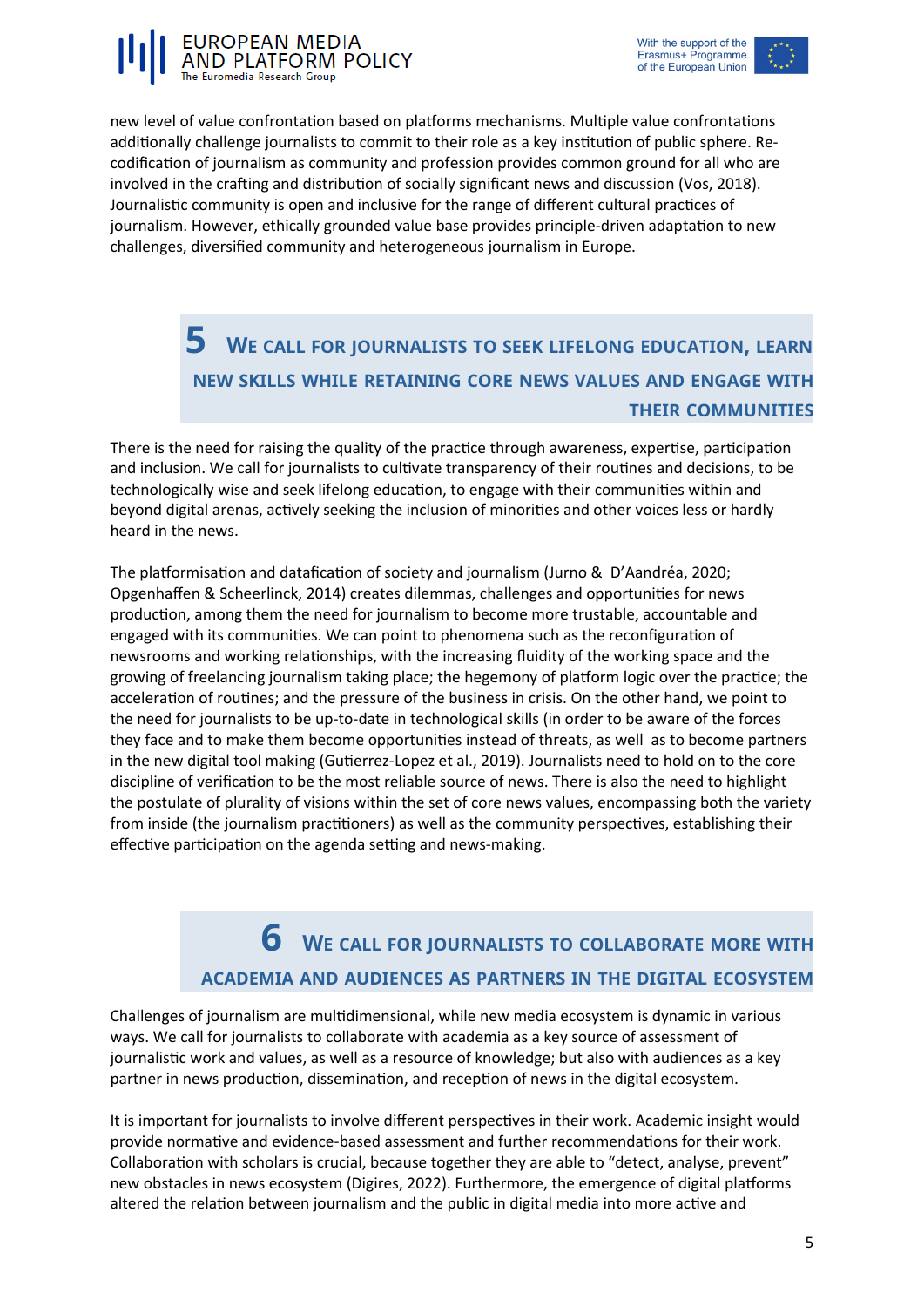



collaborative (Tandoc, 2014; Jenkins & Carpentier, 2013). In spite of that, there is still the challenge to consider journalism as a networked practice (Deuze and Witschge, 2018) which would include other actors in a broader journalistic community. Audiences are not passive, but active in their feedback and assessment in news ecosystem. Journalists should perceive audiences not only as sources and recipients, but as partners in news production and dissemination – relevant actors in digitalised journalistic community.

### **7 <sup>W</sup><sup>E</sup> CALL FOR PLATFORMS TO DISCLOSE THEIR ALGORITHMIC CRITERIA TO NEWS PRODUCERS AND RESEARCHERS**

In an increasingly complex world, dominated by digital platforms, media organisations often do not know what the mechanisms are behind the regulations and moderation of their content, so we call for algorithmic criteria and content guideline transparency.

We demand this because researchers and journalists have expressed concern over the lack of clarity regarding content moderation and algorithmic guidelines in platforms (Nielsen & Ganter, 2017). The lack of clarity on the above also limits the ability of news organisation to keep their audiences informed as they are unaware of the content prioritised by their audiences. Hence, we propose digital platforms to define their content moderation and algorithmic criteria guidelines so that journalists and researchers are able to understand how these work and help to better inform the public.

Platforms should have a collaborative mechanism with independent boards of professional stakeholders to assess the dangers, abuses and non-democratic biases existing within them and find solutions to it for greater transparency (Pickard & Pickard, 2017; Winseck, 2020). We propose the creation of external support groups, one for human content moderation and one for algorithmic moderation, consisting of stakeholders with a varied background expertise such as journalists, lawyers, engineers, civil society experts and social scientists. In addition, we are aware of already existing programs such as Facebook Open Research and Transparency Home (FORT). We ask for them to be more open, publicised and connected to other similar initiatives. Presently, these initiatives are scattered across countries and institutions. We ask for more collaboration and more dialogue between the existing programs. We also propose platforms to invest in specific information programs for journalists and professionals, to better inform them about the specific guidelines and how the algorithms work. These assessments should be done under programs like FORT or similar ones. In doing so, platforms do not risk losing their business plan completely disclosing their algorithms. We know that Facebook is already collaborating and opening itself up to academia, but what we ask for is furthering existing collaborations and connecting them together. This will not only improve perception amongst the general public but also help to improve platform's services.

# **8 <sup>W</sup><sup>E</sup> CALL FOR MORE COOPERATION BETWEEN MEDIA RESEARCHERS AND JOURNALISTIC PRACTITIONERS**

There is a mission of public service shared both by researchers and journalists. However, the gap between media research findings and their implementation in the journalistic practice is evergrowing. Therefore, we call upon scholars to be more cooperative with journalists by offering interdisciplinary training to enhance their technological and communicative skills.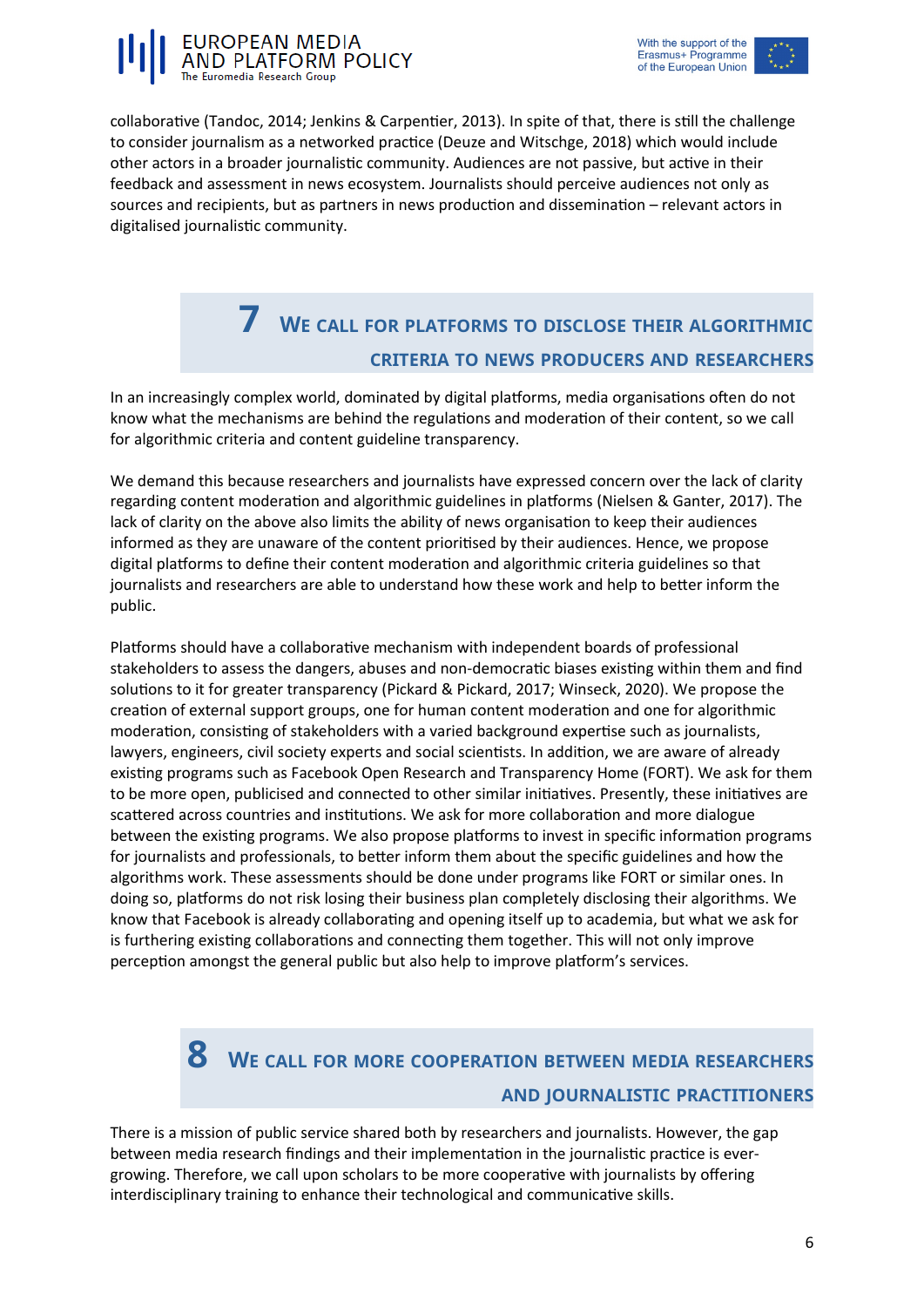



As part of their profession, scholars are encouraged and even required to take a more active role in the media (Claessen, 2014). Usually, their involvement in news production is taking the role of commentators and experts in reporting (Wien, 2014). However, we ask for another kind of fostered relationship between the parties, focusing on implementing research findings in journalism and communication studies in the newsroom and its practices.

An inclusive learning environment for everyone in the news reporting field is essential for an enhanced quality of news ecology. All practitioners and organisations from the public, private, and hybrid sectors should be offered equal training opportunities. No limitations nor discrimination should take place in terms of media institution size or resources.

Since it is two-way communication, journalists shall also communicate the most prominent topics and challenging gaps they oversee from a professional perspective and share them with the researchers.

This initiative might grow later to be established as an institution with academic and practitioner members from different member states to achieve more sustainable cooperative communication, taking into account possible collaborations with existing entities such as the European Federation of Journalism. Aforementioned forms of collaboration function as a partial solution responding to the obstacles with lack of funding.

### **9 <sup>W</sup><sup>E</sup> CALL FOR RESEARCHERS TO CLOSELY WORK WITH DIGITAL GIANTS IN ORDER TO IMPROVE THE QUALITY OF NEWS DISSEMINATED**

Although the ultimate goal must be a future where the news ecology is less constrained by digital giants, we acknowledge how researchers today ought to be involved in the improvement of the existing platforms. Any social scientist undertaking research using corporate social media platforms will acknowledge the incredible complexity in getting access to data, even if the intricacies of research ethics have been adequately addressed (Langlois & Elmer 2013). All scholars' efforts should be directed to serving the citizens' digital rights and protecting minorities.

Policy-makers can intervene to coordinate this communication process and work towards creating incentives by issuing laws or reducing taxes or both. The core idea is not to know how algorithms operate, but to make sure that they primarily operate in favour of citizens, not profit. This access agreement can help scholars also in advancing their research findings by being aware of developments at the forefront of innovation.

The use of new technology techniques such as machine learning, eye-tracking and artificial intelligence as innovation can make the quality of news ecology better. The knowledge researchers have about these techniques take media further. When we combine the assets of digital giants with the knowledge of scholars, healthier results will emerge.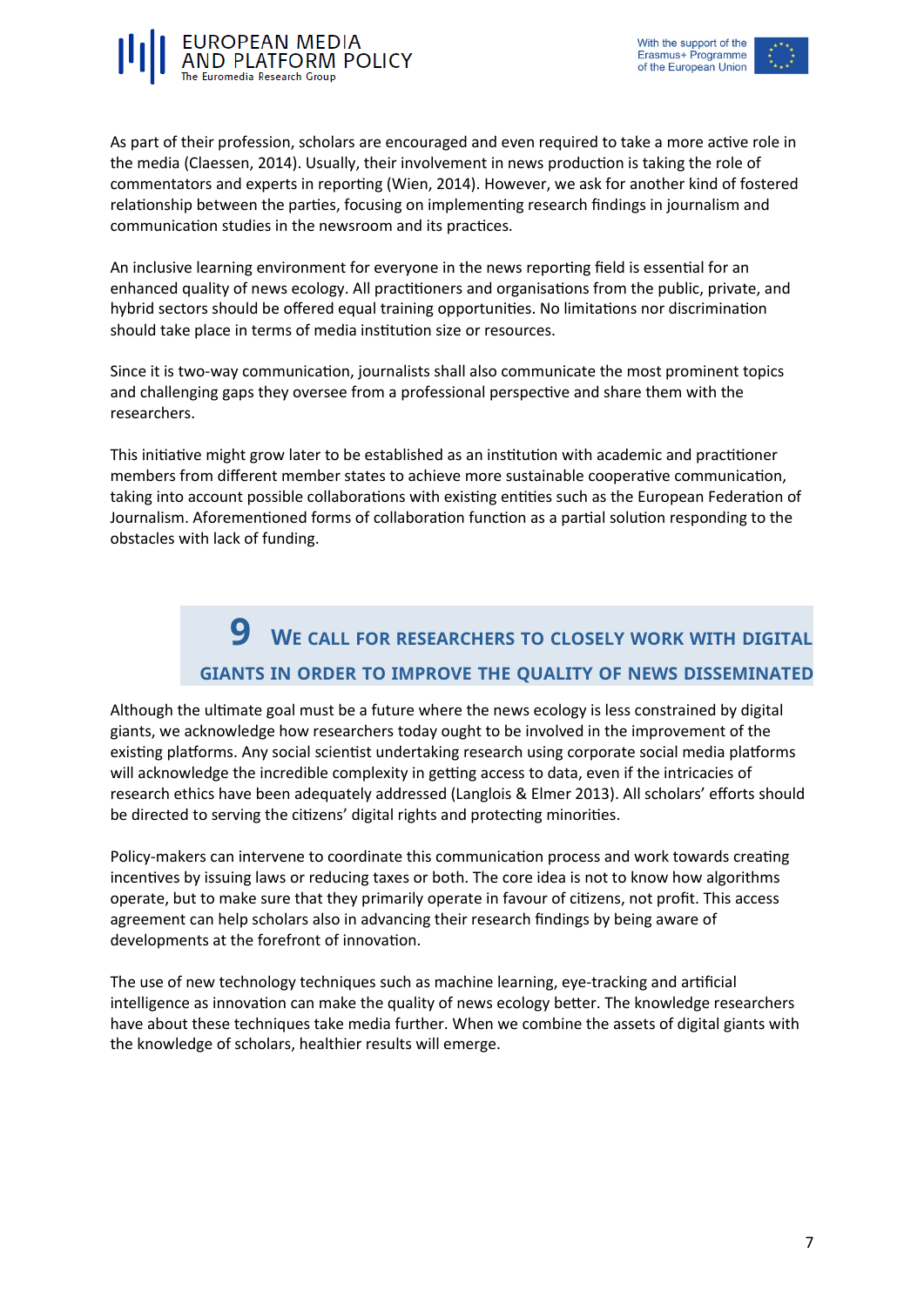

### **10 <sup>W</sup><sup>E</sup> CALL FOR THE ACTIVE PARTICIPATION OF RESEARCHERS IN ENVISIONING AN ALTERNATIVE TO THE EXISTING PLATFORMS**

On the advent of the next frontier of the internet – the metaverse – we stress the pivotal role of researchers in the digital transformation of society. In line with the existing call for a Public Service Internet and Media (D'Arma et al., 2021), we envision a future with an alternative to the consumerism-focused platforms, that would put citizens at its centre. Tax-funded research is accountable to the citizens and works in their service. Therefore, researchers must be at the forefront of digital innovation in constructing an alternative to existing platforms in the form of a healthier environment, where news can thrive. The driving force is the vision of creating a space for a more just, diverse and democratic public sphere.

EUROPEAN MEDIA

The Euromedia Research Group

**PLATFORM POLICY** 

Building an alternative must however be accompanied by great scepticism; the risk of inventing the wheel again – with all the failures of the digital platforms such as harmful biased algorithms and data-harvesting practices – is looming. Thus, we believe that researchers serving as carriers of informed insights are crucial in the quest for designing technological innovations favouring a just and diverse news ecology.

# **11 <sup>W</sup><sup>E</sup> CALL FOR MEDIA CONGLOMERATES AND PLATFORMS TO BE SEEN AS BIG ECONOMIC ACTORS THAT MUST BE REGULATED AS SUCH**

The global news media market is increasingly dominated and shaped by large media conglomerates and digital intermediaries. We call for the recognition of their role not only as cultural but also as economic actors and the need to regulate them as such.

Media companies have traditionally been seen, and portrayed themselves to the public and regulators, first and foremost, as cultural and democratic actors deserving special rights and treatment when it comes to market regulation. While we agree with the importance of the role they play in liberal democracies and the need to protect the institutions of journalism, media freedom and freedom of speech, the trend towards global media market concentration and its negative effects on journalistic output and the media landscape have been identified and pointed out by many media scholars (e.g., Hallin & Mancini, 2017; Winseck, 2016).

Therefore, we believe it is important to acknowledge that media companies are cultural and democratic as well as economic actors in need of market regulation and oversight. Several of these actors have managed to leverage their economic and bargaining power in neoliberal market systems to achieve unprecedented growth and market domination. This has created international media conglomerates and is threatening diversity and pluralism both within the media sector and media output. While the majority of media brands exclusively produce and distribute their content locally or nationally, in many cases ownership is organised transnationally, making these media companies undoubtedly subject to internal market rules (e.g., McChesney, 2001). In formally recognising the role economic factors play in today's and tomorrow's global news ecosystem by the creation of an independent oversight institution, the European Union could continue following the trailblazing precedent it has set by putting in place and enforcing the GDPR starting in 2018.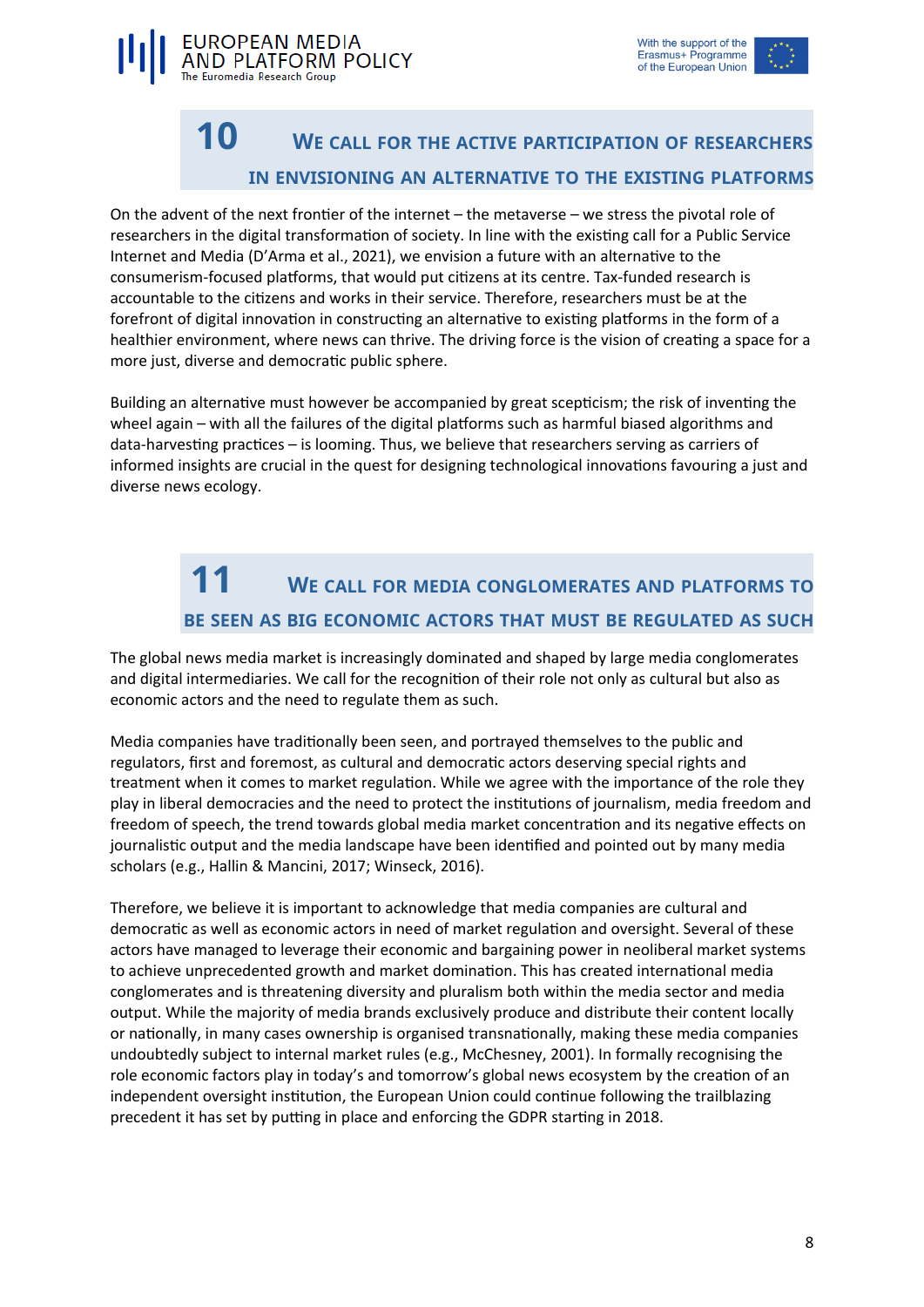



#### **12 <sup>W</sup><sup>E</sup> CALL FOR THE ESTABLISHMENT OF AN INDEPENDENT EUROPEAN MEDIA INSTITUTION CONTROLLING CORPORATE MEDIA POWER**

Transparent rules are the prerequisite of a democratic media environment, but transparency does not solve the problem of an unequal distribution of power in the media market. We call for the establishment of an independent European Media Institution controlling the corporate power in the media sector and improving the quality of European democracy.

Transparent criteria as the substance of news (Salgado, 2021) and the declaration of the ideological orientation of the media should be considered as minimal conditions to promote a democratic environment, but transparency does not automatically bring equality and plurality of the market.

The European Union should create a media institution to monitor and improve the quality of information. Since this media institution should have the role of allocating funding and evaluating the accountability of media, it should be independent, and its board should include qualified experts from journalist organisations, unions, universities, and NGOs. While politicians and representatives of the private companies may be involved as external auditors during the evaluation of the single market, they should not be involved in the process of decision-making in order to preserve the institution's independence.

After a two-year evaluation period to analyse the structure and the failure of the media market, the EU agency should produce a formal recommendation. Moreover, the role of the board should be to assess the media that operate in the European single market, to impose obligations to the news actors not respecting the EU fundamental rights, and to suggest a legal intervention to the European Parliament and to the European Commission.

The European media institution should establish a mandatory public register of media agencies, linking the public funding and the capability to operate in the single market to the compliance of European law, including both media companies and platforms, to be checked annually. Media actors and platforms should be subject to proportionally high requirements according to their economic power and their influence.

# **13 <sup>W</sup><sup>E</sup> CALL FOR POLICY-MAKERS TO ELEVATE MEDIA LITERACY AS A PRIORITY BASED ON INPUT FROM RESEARCHERS**

There has never been a more urgent time for government to improve media literacy and we need to take a moment to consider that this initiative offers hope to the future European news ecology. We call for policy-makers to elevate media literacy as a priority and that policy should be based on input from researchers.

Improving public media literacy is frequently identified as a major answer to the difficulties presented by the current information crisis, and the need to increase media literacy is the one policy area on which everyone agrees. A better society can make a better use of Public Service Media and Internet. The best protection against harms of profit-oriented media owners or even manipulation by powerful actors is a society that can defend itself, with wise and critical news users. Therefore, media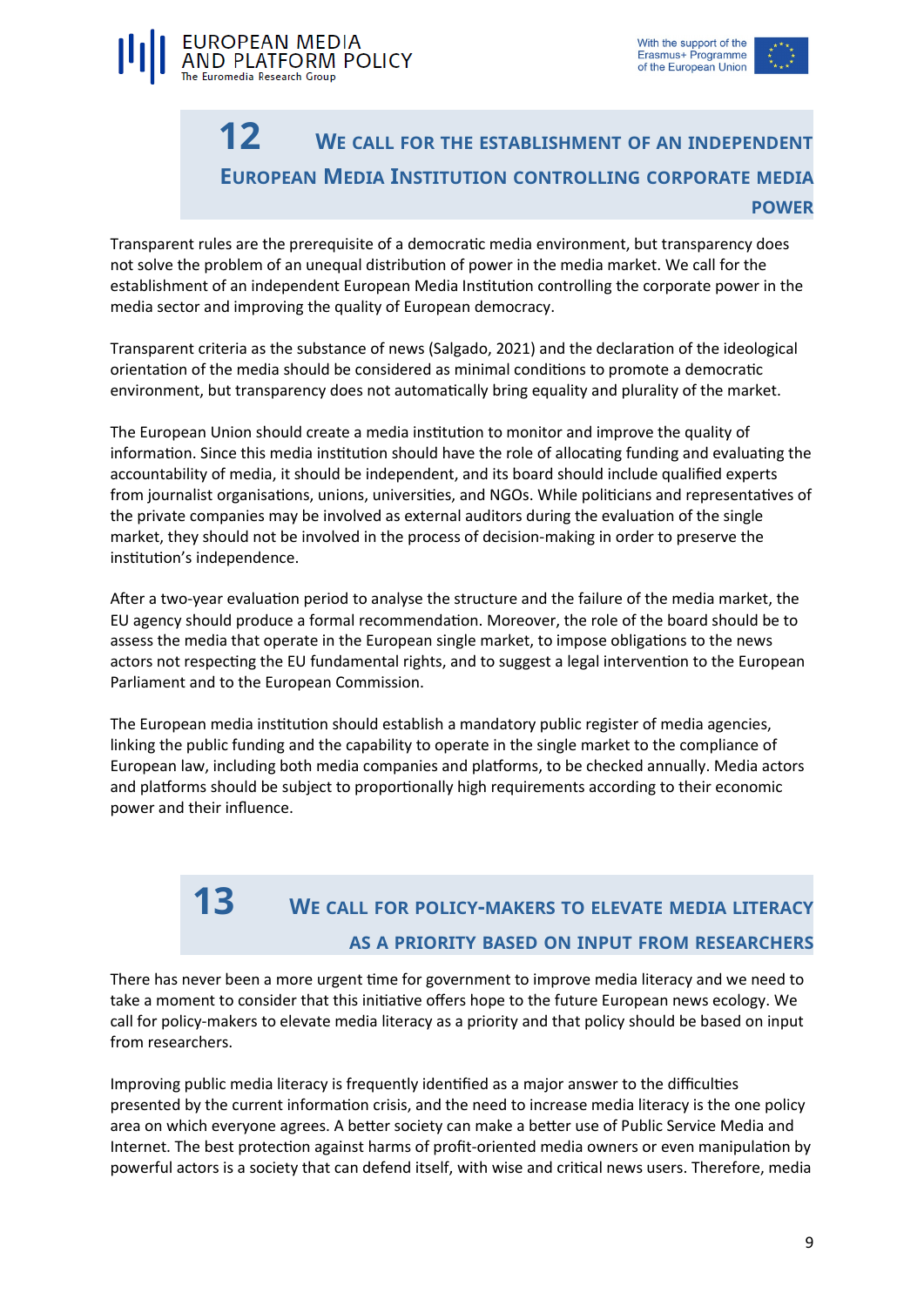



literacy should be incorporated into the government's priority plan of developing well-behaved, selfregulating 'citizens/news users'.

At the European level, there have been many signs that media literacy is becoming a priority for policy-makers. There is rhetorical support for media literacy but less concrete steps yet for how to deliver a change in policy. To date, government actions have been hesitant. Owing to that fact, we must prioritise what we refer to as policy marketing (Buckingham, 2009). This policy marketing strategy is based on selling media literacy with several other attractive commodities. Therefore, European Union should develop a plan to raise awareness for media literacy by positioning it as an important and tempting offer.

### **SIGNATORIES**

Aistė Turčinavičiūtė (Vytautas Magnus University) Anna Janny (University of Salzburg) Anna van Wuijckhuijse (Université Libre de Bruxelles) Antonio Alaia (University of Padua) Anu Goswami (Tampere University) Aukse Balcytiene (Vytautas Magnus University Kaunas) Colin Porlezza (Università della Svizzera italiana) Dora Mota (University of Minho) Ebru Ayyürek (University of Padua) Emily Chelangat (Makerere University, Uganda) Helle Sjøvaag (University of Stavanger) Inês Mendes (University of Minho) Josef Trappel (University of Salzburg) Leen d'Haenens (KU Leuven) Michaël Opgenhaffen (KU Leuven) Omnia Kandil (KU Leuven) Patricija Naujanyte (Vytautas Magnus University) Rasmus Kyllönen (University of Helsinki) Robin Mansell (LSE) Sabina Civila (University of Huelva) Salma Aqida (University of Frankfurt) Sara Boscaro (University of Padua) Snezana Bajceta (University of Belgrade) Susana Salgado (Universidade de Lisboa) Tales Tomaz (University of Salzburg)

# **REFERENCES**

- Belt, D., & South, J. (2015). Slow Journalism and the Out of the Eden Walk. Digital Journalism, 4 (4), p. 547-562. <https://doi.org/10.1080/21670811.2015.1111768>
- Buckingham, D. (2009). The Future of Media Literacy in the Digital Age: Some Challenges for Policy and Practice. Medienimpulse, 47(2).
- Claessens, M. (2014). 'Research institutions: neither doing science communication nor promoting 'public' relations'. JCOM 13 (03), p. C03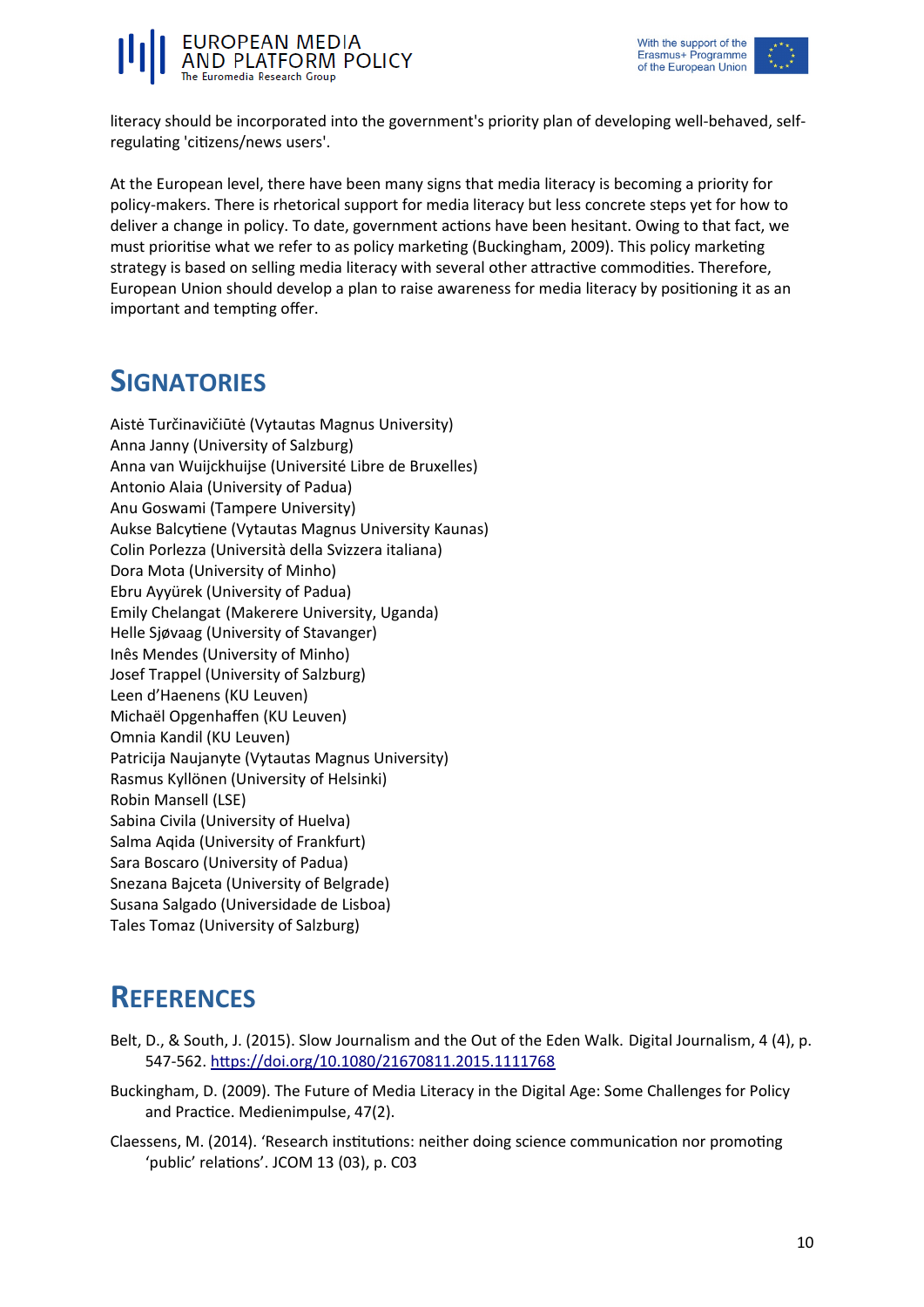

- Craufurd Smith, R., Klimkiewicz, B. &, Ostling A. (2021). Media ownership transparency in Europe: Closing the gap between European aspiration and domestic reality. European Journal of Communication. 36(6):547-562.<https://doi.org/10.1177/0267323121999523>
- D'Arma, A., Fuchs, C., Horowitz, M. A., & Unterberger, K. (2021). The future of public service media and the internet. In C. Fuchs & K. Unterberger (Eds.), The Public Service Media and Public Service Internet Manifesto. University of Westminster Press. <https://doi.org/10.16997/book60>
- Deuze, M., & Witschge T. (2018). Beyond journalism: Theorizing the transformation of journalism.Journalism, 19(2), 165-181. <https://doi.org/10.1177/1464884916688550>

Digires (2022) [https://digires.lt](https://digires.lt/)

- Foster, R., & Bunting, M. (2019). Public funding of high quality journalism. Available at: [https://www.accc.gov.au/system/files/ACCC%20commissioned%20report%20-%20Public](https://www.accc.gov.au/system/files/ACCC%20commissioned%20report%20-%20Public%20funding%20of%20high-quality%20journalism%20-%20phase%201%2C%20Communications%20Chambers.PDF) [%20funding%20of%20high-quality%20journalism%20-%20phase%201%2C%20Communications](https://www.accc.gov.au/system/files/ACCC%20commissioned%20report%20-%20Public%20funding%20of%20high-quality%20journalism%20-%20phase%201%2C%20Communications%20Chambers.PDF) [%20Chambers.PDF](https://www.accc.gov.au/system/files/ACCC%20commissioned%20report%20-%20Public%20funding%20of%20high-quality%20journalism%20-%20phase%201%2C%20Communications%20Chambers.PDF)
- Gutierrez-Lopez, M., Missaoui, S., Makri, S., Porlezza, C., Cooper, G. & MacFarlane, A. (2019). Journalists as Design Partners for AI. Journalists as Design Partners for AI. Paper presented at the CHI 2019 ACM Conference on Human Factors in Computing Systems, 04 - 09 May 2019, Glasgow, UK.
- Hallin, D. C., & Mancini, P. (2017). Ten Years After Comparing Media Systems: What Have We Learned? Political Communication, 34(2), 155–171. https://doi.org/10.1080/10584609.2016.1233158
- Jenkins, H., & Carpentier, N. (2013). Theorizing participatory intensities: A conversation about participation and politics. Convergence, 19(3), 265-286. <http://dx.doi.org/10.1177/1354856513482090>
- Jurno, A. C. & D'Aandréa, C. (2020). Between partnerships, infrastructures and products: Facebook Journalism Project and the platformization of journalism. Brazilian Journalism Research, Vol. 16, Nº3 : 502 – 525<https://doi.org/10.25200/BJR.v16n3.2020.1306>
- Knight Foundation. 2018. Indicators of news media trust. A Gallup/Knight Foundation survey. Available at: [https://knightfoundation.org/reports/indicators-of-news-media-trust.](https://knightfoundation.org/reports/indicators-of-news-media-trust)
- Kovach, B & Rosenstiel, T. (2021) The Elements of Journalism, Revised and Updated 4th edition
- Langlois, G., & Elmer, G. (2013). The research politics of social media platforms. Culture machine, 14.
- McChesney, R. W. (2001). Global Media, Neoliberalism, and Imperialism. Monthly Review,52(10), 1. https://doi.org/10.14452/MR-052-10-2001-03\_1
- Myllylahti, M. (2018) An attention economy trap? An empirical investigation into four news companies' Facebook traffic and social media revenue, Journal of Media Business Studies, 15:4, 237-253, <https://doi.org/10.1080/16522354.2018.1527521>
- Nielsen, R. K., & Ganter, S. A. (2018). Dealing with digital intermediaries: A case study of the relations between publishers and platforms. New Media and Society, 20(4), 1600–1617. <https://doi.org/10.1177/1461444817701318>
- Opgenhaffen, M. & Scheerlinck, H. (2014) Social Media Guidelines for Journalists. An investigation into the sense and nonsense among Flemish journalists. Journalism Practice, Volume 8, Issue 6, pages 726-741<http://dx.doi.org/10.1080/17512786.2013.869421>
- Picard, R. G. (2014). Twilight or New Dawn of Journalism?, Journalism Practice, 8:5, 488-498, <https://doi.org/10.1080/17512786.2014.905338>
- Picard, R. G., Pickard, V. , (2017). Essential Principles for Contemporary Media and Communications Policymaking. Reuters Institute for the Study of Journalism: University of Oxford., April, 52.